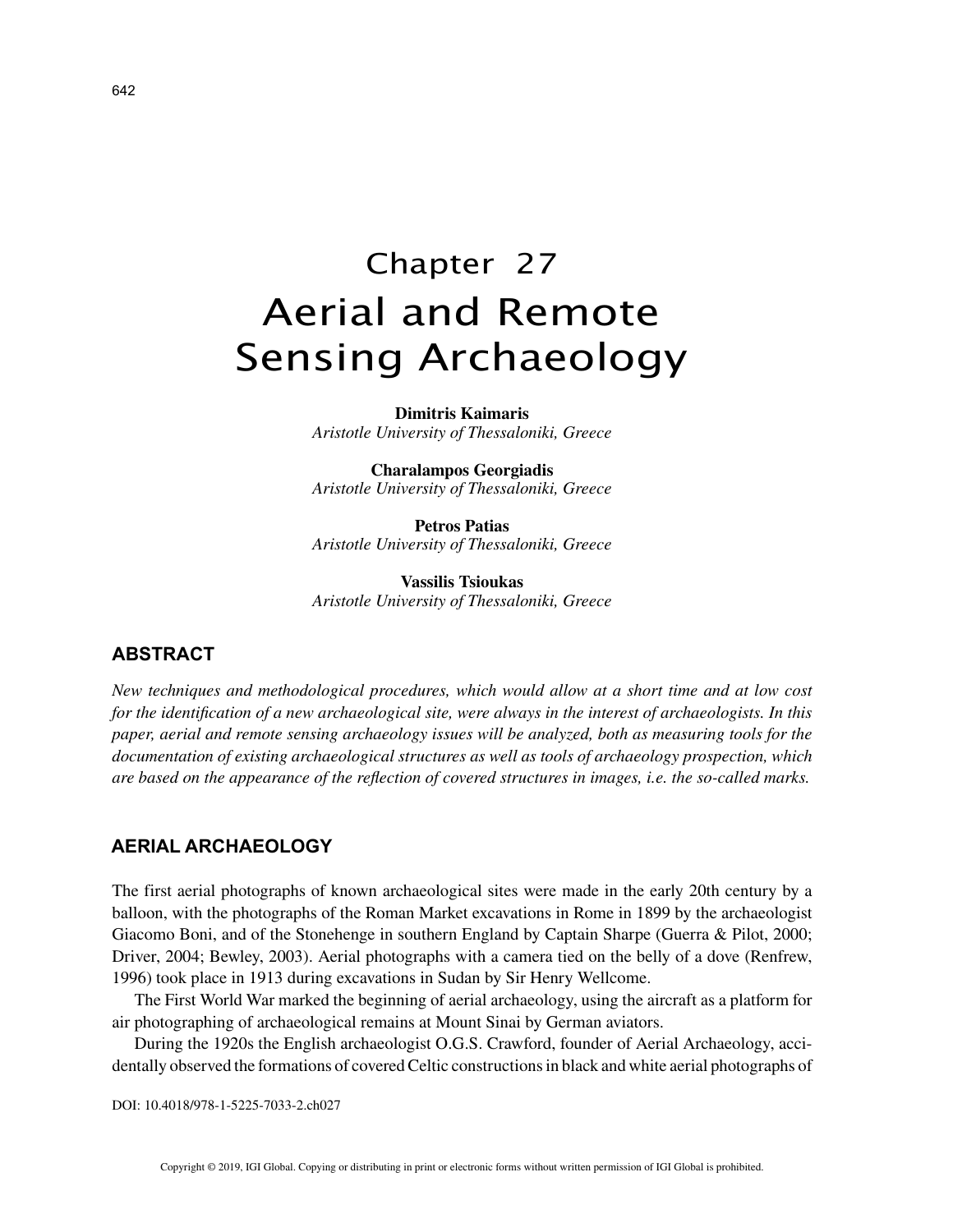#### *Aerial and Remote Sensing Archaeology*

the Windmill Hill area (England). He was the first to suggest that the covered structures can be observed on aerial photographs, when the conditions permit it. In 1928, he conducted the first, extensive at that time, systematic aerial photography in the Wessex region, emphasizing on the ability of air identification and mapping of covered archaeological remains (Doneus, 1996; Bewley, 2003).

A covered monument can be a ''compact structure'', e.g. the foundation of a building, or an 'open structure', for example an ancient trench. The interaction of covered monuments with the soil, or vegetation results in the appearance of traces. The types of traces and their intensity depend on the size, depth, and type of the covered monument, the air temperature, the soil, the amount of soil moisture, the type of soil coverage, the type of vegetation, the period and intensity of rainfall, etc. Therefore, different soil moisture and temperature, and, also, qualitative (height, density, color) and temperature difference in the vegetation are caused between the material covering the monument and the material on either side. These differences are recorded on aerial photographs, essentially revealing traces of covered structures (Figure 1).

In 1925, Antoine Poidebard, while presenting the identification of the ancient port in Lebanon, claimed that monuments at shallow depth beneath the sea can be detected in aerial photographs (Renfrew, 1996). In 1921-1922, Wells and McKinley mapped with the help of aerial photographs the monumental mounds of Cahokia near St. Louis (Illinois, USA). Reevers followed with the capture of vertical stereoscopic images in the same area. In 1930 new archaeological sites of the Mayas were identified from aerial photographs taken in Mexico by the Lindberghs (American Society for Photogrammetry and Remote Sensing, 1997).

After the Second World War systematic aerial archaeological researches were conducted both in Europe (mainly Italy, France, Austria, United Kingdom, Netherlands, Germany, Denmark, Sweden) and America (USA, Mexico, Canada) (American Society for Photogrammetry and Remote Sensing, 1997; Alvisi, 1963; American Society of Photogrammetry, 1983; Chevallier, 1963; Jalmain, 1963; Agache,



*Figure 1. Anatomy of traces (Kaimaris, 2006)*